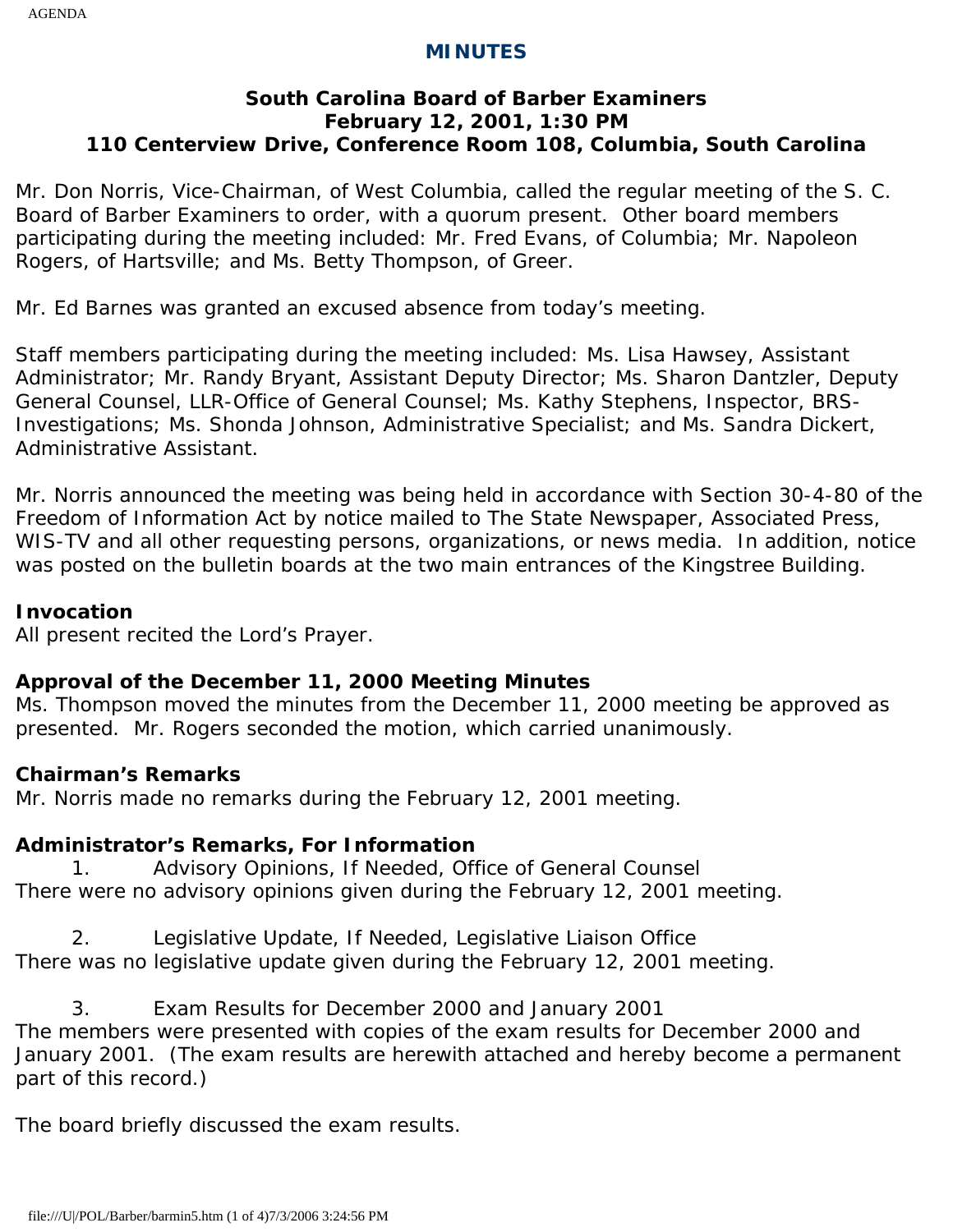AGENDA

# **Action Items**

# Old Business

Mr. Norris reminded the members that during the previous two meetings the board had been informed that the General Assembly had deemed that all boards must be selfsufficient. He noted that the Barber Board is not self-sufficient and that proposed fee increases had been presented to the board for its approval.

Mr. Bryant stated that the board had been uncomfortable with the initial proposed fee increases and that he had met with Mr. Norris and Mr. Barnes regarding the proposed fee increases. He noted that during this meeting the proposed fee increases had been shifted from the Master Hair Care Specialists, the Registered Barbers and the shop owners and placing the burden on the individuals entering the industry. He noted he had taken the new figures to the Office of Administration who indicated the new fee increases were fine.

Mr. Norris stated that the board needs to generate \$64,400 over the next three years to get the board out of the deficit. He noted that the fees may need to be increased again in three years.

Mr. Bryant stated the agency is procuring an agency-wide computer system, which the agency hopes would assist in reducing the expenses in the next two to three years. He noted that the new e-government the agency is setting up would also help reduce expenses. He said that the agency is working toward having the licensees renew by credit cards and over the internet.

Mr. Evans moved the board accept the latest proposed fee increases. Mr. Rogers seconded the motion, which carried unanimously.

Mr. Bryant noted that Ms. Cat Kelly, President of the Palmetto Barbers' Association, is present at today's meeting. He further stated that the Palmetto Barbers' Association has opposed the fee increases for a number of reasons. He noted he would be speaking to the association at its meeting on March 5, 2001. He asked that the board allow her to comment regarding the proposed fee increases.

Ms. Kelly stated when she had appeared at the previous meetings she had not understood the findings regarding the proposed fee increases and had asked the association to oppose the fee increases. However, after hearing the comments made during today's meeting she understands why the fees are being increased. She indicated she would take this information to the association's meeting on March 5, 2001 and would ask the association to reverse its decision and endorse the proposed fee increases.

New Business

1. Derek Griggs' Request to Take the Barber Exam After reviewing Mr. Griggs' application, Mr. Norris asked Mr. Griggs to explain why he had been incarcerated. Mr. Griggs stated shortly after he moved to South Carolina he had been in a bar and an individual began a fight. He attempted to leave the establishment when an individual reached into his vehicle. He shot the individual and served his jail term. He had been with a barbershop for four months in Spartanburg (from February 24, 1992 – June 30,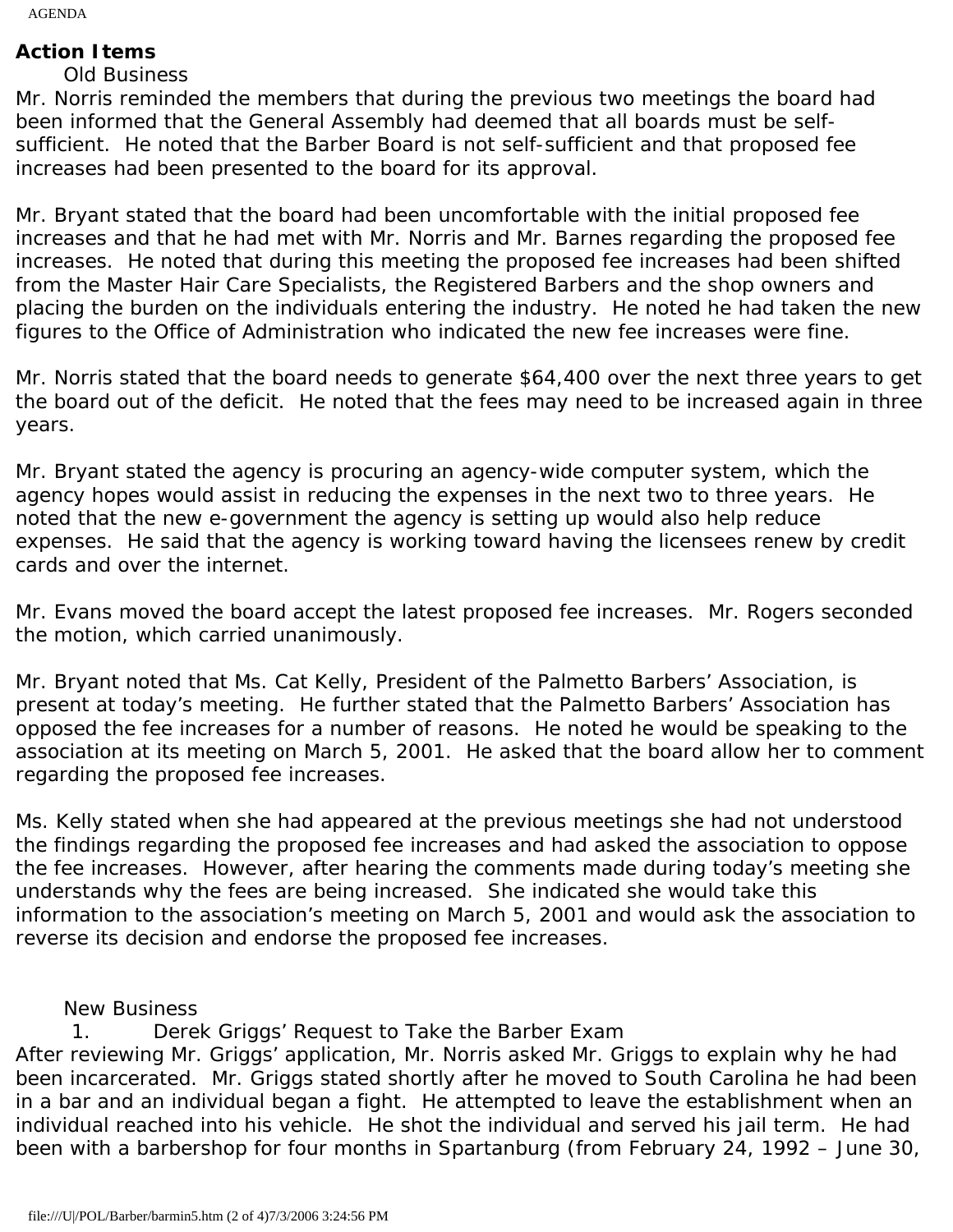AGENDA

1992) prior to his arrest learning the barber business. He worked in the barbershop in the Department of Corrections for two years during his incarceration. He is currently serving time under house arrest to finish his term as a result of good behavior. He will be fully released from the S. C. Department of Corrections on May 15, 2001. He has permission to work outside of the home, to attend religious services and to meet with his representative from the Department of Corrections. He will not be placed on parole once he has been released from house arrest.

The board briefly discussed which license Mr. Griggs would need should they determine he could take the exam.

### **Executive Session**

Ms. Thompson moved the board enter executive session to discuss this matter. Mr. Evans seconded the motion, which carried unanimously.

## **Return to Regular Session**

Mr. Norris noted for the record that no votes were taken and no decisions were made while the board was in executive session.

The board determined it would grant Mr. Griggs a ninety-day temporary license and allow his to take the apprentice exam.

2. Brian Mumford's Request for Third Student Permit

The board reviewed Mr. Mumford's application and request for a third student permit. The matter was tabled until the April 9, 2001. The board directed staff to notify Mr. Mumford he must appear at the next meeting to request the third student permit.

Ms. Hawsey stated she had received a phone call from an individual on Thursday, February 8, 2001, regarding her son's haircut. She went on to say the individual complained that the barber used a straight razor on her son's neck during the haircut. She noted the individual would not leave her name and would not agree to file a formal written complaint. She said the individual would be calling her later in the week for the board's decision.

The board instructed Ms. Hawsey to inform the individual that straight razors may be used in a haircut in South Carolina and that the board cannot take action against a barber unless a formal written complaint is filed with the board.

# **Discussion Item**

1. Newsletter

Ms. Hawsey stated Mr. Barnes had indicated that if any of the members had an article for the newsletter they must present it to him by the next meeting for it to go into the next newsletter.

# **For Board Member Information**

1. Consent Order on Steven Lenord

The members were presented copies of the consent order regarding Mr. Steven Lenord for their information.